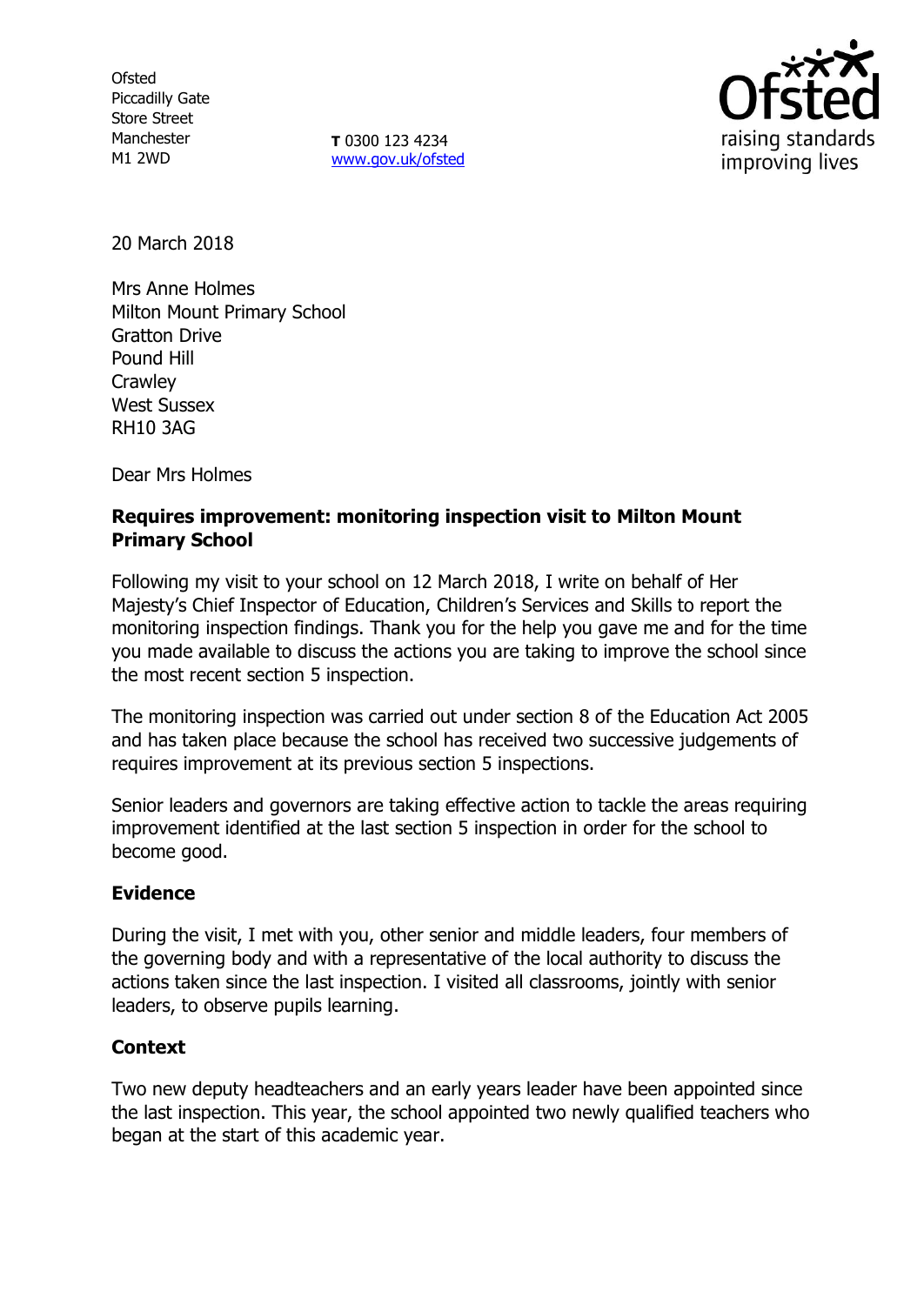

### **Main findings**

You have strengthened leadership at Milton Mount well. Senior leaders, appointed since the last inspection, demonstrate the skills and understanding as well as resolute determination to support you effectively. You have also provided additional high-quality training for middle leaders which has increased their ability to support your school improvement drive. Importantly, all leaders work together successfully and are addressing rapidly those areas of weakness identified at the last inspection.

In the 2017 key stage 2 national assessments, pupils did not make strong enough progress in reading and mathematics. In addition, in the 2017 key stage 1 national assessments, pupils' achievement in writing was particularly low. Leaders are rightly maintaining a strong focus on improving pupils' outcomes throughout the school.

You have made useful changes to the school's assessment procedures to ensure that pupils' progress information is increasingly accurate. This strengthens your understanding of pupils' achievement and helps leaders plan more appropriately to improve the quality of teaching and learning. For example, when meeting with teachers, leaders now use progress information more effectively to identify the additional support that some pupils need, to make better progress from their starting points. Senior leaders are able to hold teachers to account more stringently because assessment information is now accurate.

Teachers now pay closer attention to the progress that pupils are making in reading, writing and mathematics. They monitor progress carefully and are more effective in providing additional support and challenge for those pupils who need it. Leaders are ensuring that extra provision for both the most able pupils and those who need help to catch up is provided quickly. Additional help for those children who need support in early years is also carefully organised. This ensures that the proportion of children who achieve a good level of development continues to rise.

Governors remain committed to seeing the school improve. However, they are not fully confident in using the school's own assessment and tracking information to draw broad and accurate conclusions about the school's effectiveness. Nor did they evaluate quickly enough the published information for the 2017 key stage 1 and key stage 2 national assessments. Governors' patchy knowledge of pupils' progress, throughout the school, including that of different groups of learners, currently limits their ability to challenge leaders' actions rigorously enough.

You are ensuring that learning is sufficiently challenging for all pupils. Following the last inspection, leaders quickly reviewed how teachers planned learning. Subsequently, you swiftly developed a new approach to ensure that all pupils, regardless of their different starting points, are challenged appropriately in lessons. Leaders are becoming increasingly adept at monitoring teaching and learning to ensure that it meets the needs of all pupils. Similarly, pupils are beginning to demonstrate greater independence in their learning. For instance, they use the